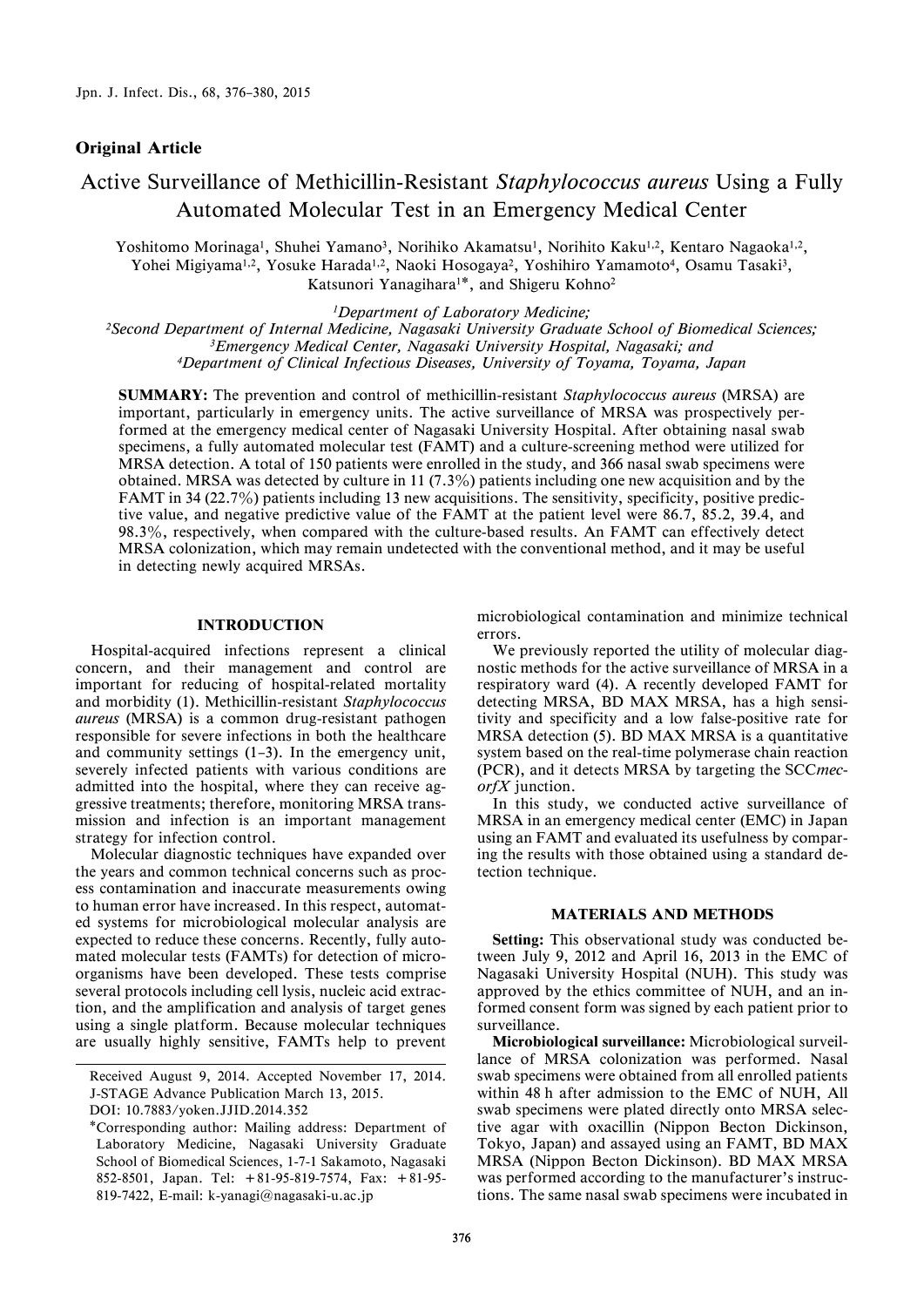trypticase soy broth (Nippon Becton Dickinson) as a backup culture, and microbial identification was performed when FAMT results were positive but no microorganisms were detected on MRSA-selective agar. The Clinical and Laboratory Standards Institute guidelines were used to confirm the presence of MRSA.

When both the conventional culture screening technique and FAMT were negative at the initial screening upon entry into the EMC, subsequent screening for MRSA by culture screening and the FAMT were performed once a week until the day of patient discharge. When MRSA was identified within the first 48 h after EMC admission, culture screening and the FAMT in the following weeks were discontinued. Elevation of inflammatory markers (leukocyte counts, C-reactive protein, and procalcitonin) upon initial screening concomitantly with the presence of symptoms including fever indicated active MRSA infection. Elevation of these inflammatory markers in the absence of the symptoms indicated inactive MRSA infection. Elevation of inflammatory markers 48 h after admission into the EMC concomitantly with the presence of active symptoms indicated hospital-acquired infection. Elevation of the same inflammatory markers in the absence of these symptoms indicated hospital-acquired colonization.

Infection rate analysis: Patient information was acquired at the time of enrollment. Sex, age, and status of admission into the EMC were recorded. The route of admission was recorded on the basis of whether the patient was (i) admitted from another NUH ward, (ii) admitted from another medical facility, (iii) admitted from a nursing home facility, (iv) admitted directly from home with a history of hospitalization in the previous year, (v) admitted directly from home with a history of nursing home admission in the previous year, (vi) admitted directly from home with no hospitalization or admission history in the previous year, or (vii) admitted into the EMC but background admittance data were unknown. The study endpoints were (i) colonization rates of EMC-acquired MRSA, (ii) infection rates of EMC-acquired MRSA, and (iii) evaluation of the effectiveness of the FAMT compared to the conventional culture screening, which is considered the gold standard.

Analysis of discordant results: When the results differed between the conventional culture screening and FAMT, additional tests were performed. For the culture-positive/PCR-negative samples, the isolates were identified using a BD Phoenix100 automated microbiology system (Becton Dickinson). For the culturenegative/PCR-positive samples, the total DNA of the specimen collected from the trypticase soy broth was extracted using a QIAamp DNA Mini Kit (Qiagen, Hilden, Germany) and validated by 2 molecular analyses, namely by PCR analysis for *mecA* detection as reported previously (6) and automated multiplex PCR using the BD MAX StaphSR assay (Nippon Becton Dickinson). This is a fully automatic multiplex PCR assay for the detection of MRSA and methicillin-sensitive S. aureus. BD MAX StaphSR can detect nucleases (nuc), mecA genes including mecC, and the staphylococcal cassette chromosome mec (SCCmec) right-extremity junction (MREJ).

Statistical analysis: The categorical variables were analyzed using McNemar's test. A P-value (P) of  $\leq 0.05$ was considered statistically significant.

### RESULTS

Baseline characteristics: A total of 150 patients were enrolled in this study, and their baseline characteristics are shown in Table 1. The median patient age was 61 years (range, 16–92), and 101 patients  $(67.3\%)$  were male (data not shown). In total,  $128$  (85.3%) were directly admitted to the EMC from their homes, among whom 24 had a history of hospitalization in the previous year, whereas 104 had no history of hospitalization in the previous year. Sixteen patients were admitted from other medical facilities, and 3 patients were admitted from nursing homes. There were no patients admitted from other wards in the hospital or directly from home with a history of nursing home admission in the previous year. The admittance records of the remaining 3 patients could not be obtained because they did not have a family.

Active surveillance of MRSA: The rate of positive results in the different hospital settings is shown in Table 1. At the initial screening, 10  $(6.7\%)$  patients were positive for MRSA using the culture-based method, whereas 21 (14.0%) patients were positive for MRSA using FAMT ( $P < 0.01$ ). Of the 10 patients with a positive culture, 3 were admitted from other medical facilities, 2 had a history of hospitalization, and the remaining 5 had no hospitalization history. Four patients admitted from other medical facilities tested positive using the FAMT (1 was admitted from a nursing home and 3 were admitted from hospitals), whereas 13 patients had no hospitalization or nursing home ad-

Table 1. Results of culture screening and fully automated molecular test at the initial screening and during follow-up

| Pre-admittance condition                                                |     | Initial screening, $n$ (%) |                   |                    | Follow-up, $n$ (%) |                   |  |
|-------------------------------------------------------------------------|-----|----------------------------|-------------------|--------------------|--------------------|-------------------|--|
|                                                                         |     | Culture                    | FAMT <sup>1</sup> | No. of<br>patients | Culture            | FAMT <sup>1</sup> |  |
| Other medical facility                                                  | 16  | 3(18.8)                    | 4(25.0)           | 12                 |                    | 5(41.7)           |  |
| Nursing home                                                            | 3   | $\overline{\phantom{m}}$   | 1(33.3)           |                    |                    |                   |  |
| Home, with a history of hospitalization in the previous year            | 24  | 2(8.3)                     | 3(12.5)           | 12                 | 1(8.3)             | 1(8.3)            |  |
| Home, with no hospitalization or admission history in the previous year |     | 5(4.8)                     | 13(12.5)          | 70                 |                    | 7(10.0)           |  |
| Unknown                                                                 | 3   |                            |                   | 3                  |                    |                   |  |
| Total                                                                   | 150 | 10(6.7)                    | 21(14.0)          | 100                | 1(1.0)             | 13(13.0)          |  |

1): FAMT, fully automated molecular test.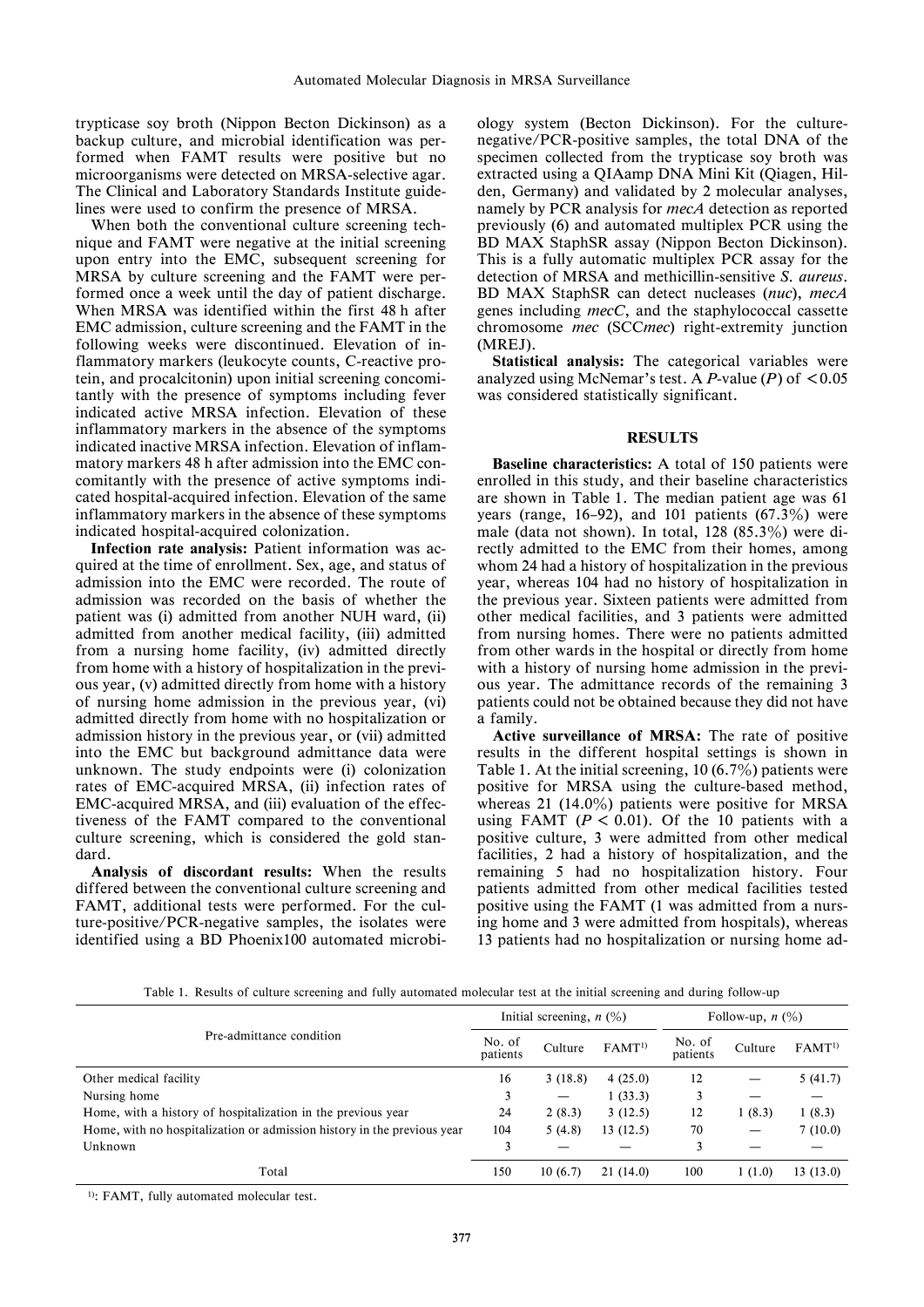Table 2. Results for PCR confirmation in culture-negative/ FAMT-positive samples

| Automated multiplex PCR <sup>1)</sup>                      |                | <i>mecA</i> positive by<br>home-brew PCR |  |
|------------------------------------------------------------|----------------|------------------------------------------|--|
| Results                                                    | No. of samples | (n)                                      |  |
| $nuc^+ mecA + MREI^{-2}$                                   |                |                                          |  |
| $nuc^+$ mec A $\Box$ NRE I $\pm$                           |                |                                          |  |
| $nuc$ <sup>-</sup> $mecA$ <sup>-</sup> $MREJ$ <sup>+</sup> |                |                                          |  |
| $nuc$ <sup>-</sup> $mecA$ <sup>+</sup> MREI <sup>-</sup>   | 6              |                                          |  |
| $nuc$ <sup>-</sup> $mecA$ -MREI-                           | 13             |                                          |  |

<sup>1)</sup>: PCR, polymerase chain reaction.

<sup>2)</sup>: MREJ, staphylococcal cassette chromosome *mec* rightextremity junction.

mission history. Of the 11 culture-negative/FAMTpositive patients, 2 were positive for MRSA after broth enrichment culture.

A follow-up was conducted on 100 patients. During follow-up, culture-based screening detected MRSA at the second sampling point in only 1  $(1.0\%)$  patient who had a history of hospitalization, whereas the FAMT detected MRSA in 13 (13.0%) patients ( $P < 0.01$ ). Of the FAMT-positive patients, 5 were admitted from other medical facilities, 1 had a hospitalization history, and 7 had no admission history. During follow-up, the FAMT detected MRSA primarily at the second sampling point in  $5(38.5\%)$  patients. Of the culture-positive patients, 2 patients acquired an active MRSA infection on admission and underwent anti-MRSA antibiotic treatment. During the study period, no MRSA infection acquired in the EMC was observed.

Analysis of discordant results: To evaluate the discordant results, additional experiments were performed. Of the 28 culture-negative/PCR-positive samples, 3 were positive for MRSA after broth enrichment culture. Because no bacteria were observed in the enrichment culture, total DNA was extracted from the remaining samples after enrichment culture and analyzed using an automated multiplex PCR, BD MAX StaphSR, and home brew PCR (Table 2). In 12 samples, the following gene patterns were detected using the automated multiplex PCR:  $nuc+mecA+MREJ-(n = 2)$ ,  $nuc+mecA-$ MREJ<sup>+</sup>  $(n = 3)$ ,  $nuc$ <sup>-</sup> $mecA$ <sup>-</sup>MREJ<sup>+</sup>  $(n = 1)$ , and nuc<sup>-</sup>mecA+MREJ<sup>-</sup> ( $n = 6$ ). In the other 13 samples, no genes were detected. The mecA was detected by home brew PCR in 7 samples; among these samples, 1 was  $nuc+mecA+MREJ^-$ , 5 were  $nuc-mecA+MREJ^-$ , and 1 was nuc<sup>-</sup>mecA<sup>-</sup>MREJ<sup>-</sup>.

This study included 3 culture-positive/PCR-negative samples. Of the 3 isolates, 1 was re-identified by a phenotype-based method as a methicillin-resistant coagulase-negative Staphylococcus (MRCNS). The other 2 isolates were confirmed to be MRSA, and their counts were  $1 \times 10^6$  and  $1 \times 10^2$  CFU/mL. The 2 culture-confirmed MRSA isolates were also confirmed to be positive by the FAMT, but one of the isolates was negative for mecA by BD MAX StaphSR and home brew PCR.

Performance testing of the FAMT: In this study, 366 swabs were obtained, and culture screening and FAMT results were compared (Table 3). Compared to culture screening, FAMT results were as follows: sensitivity of 82.3%, specificity of 92.8%, positive predictive value of 35.9%, and negative predictive value of 99.1%. At the

Table 3. Performance testing for FAMT at the sample level

|         |          | <b>FAMT</b> | Total    |     |
|---------|----------|-------------|----------|-----|
|         |          |             | Negative |     |
| Culture | Positive | 14          | 3        | 17  |
|         | Negative | 25          | 324      | 349 |
|         | Total    | 39          | 327      | 366 |

Table 4. Performance testing for FAMT at the patient level

|         |          | <b>FAMT</b> | Total                |     |  |  |
|---------|----------|-------------|----------------------|-----|--|--|
|         |          |             | Positive<br>Negative |     |  |  |
| Culture | Positive | 13          | 2                    | 15  |  |  |
|         | Negative | 20          | 115                  | 135 |  |  |
|         | Total    | 33          | 117                  | 150 |  |  |

patient level, the sensitivity, specificity, positive and negative predictive values during the full observation period were 86.7, 85.2, 39.4, and 98.3%, respectively (Table 4).

#### DISCUSSION

Colonization with MRSA is a common risk factor for subsequent MRSA infection. A retrospective cohort study reported that the MRSA infection rate was  $14.4\%$ in newly colonized patients in an intensive care unit (7). Another study utilizing a nasal PCR screening test for MRSA demonstrated that patients colonized with MRSA had an increased risk of infection and death, compared to non-colonized patients (8). Therefore, the prevention of MRSA colonization is important for preventing subsequent MRSA infections, and preventing this colonization can lead to decreased morbidity and mortality.

At NUH, approximately 1,000 S. aureus isolates are detected every year from all clinical specimens, with MSRA isolates comprising almost  $60\%$  of this total, and this frequency was similar to that obtained in Japanese surveillance data (2). All patients admitted to the emergency unit are routinely screened for MRSA independently of the occurrence of nasal staphylococcal colonization, and infected patients are managed by an infection control team to avoid cross-transmission. As described previously, Japan is known to have a high prevalence of MRSA. In this study, FAMT-based screening detected MRSA in 14.0% of patients at the initial screening, and this prevalence was higher than that reported in a similar study conducted in a respiratory ward (4). The active surveillance of MRSA performed in 4 university hospitals in Japan revealed that the MRSApositive rates were  $27.7$  and  $19.9\%$  by PCR and culture identification, respectively (9). In an emergency unit, 11.2–31.4 $\%$  of patients were positive for MRSA by culture screening or molecular testing (10,11). By contrast, similar reports, primarily from European countries and the United States, indicated a lower prevalence of MRSA, with rates of approximately  $10\%$  or less  $(12–14)$ .

The risk factors for colonization with MRSA can vary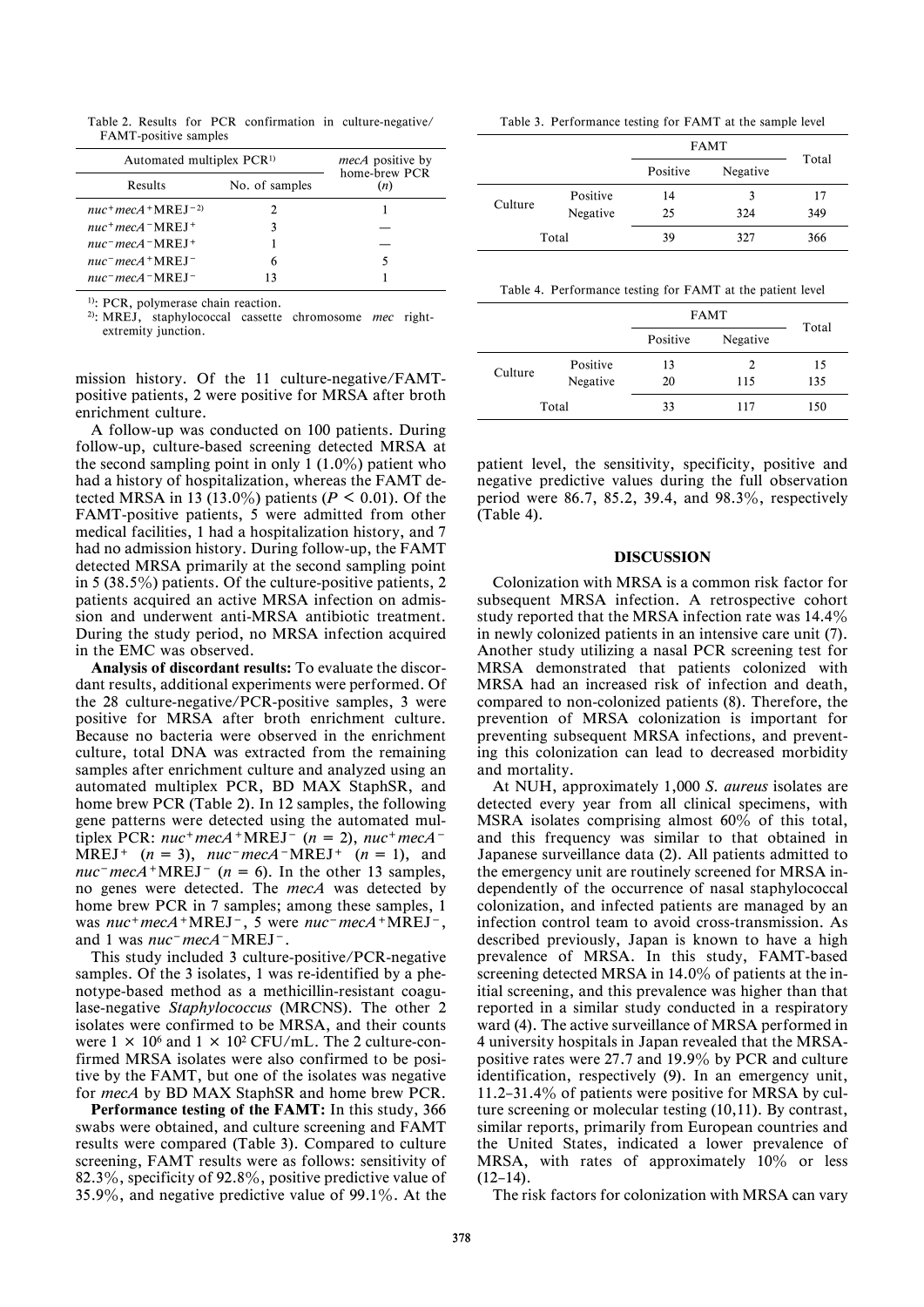according to the hospital setting and local MRSA prevalence. Nursing home admittance and hospitalization are known risk factors for MRSA colonization, and similar findings were observed in a Japanese hospital (9). Similarly, the present study indicated that the patients admitted from other medical facilities were most frequently colonized with MRSA. Accordingly, community-acquired MRSA is uncommon in Japan, and the prevalence of Panton-Valentine leukocidin (PVL)-positive strains is approximately  $0.5\%$  (15). Among the patients with no hospitalization history, the prevalence of MRSA at the initial screening was  $4.8\%$  by culture screening and 12.5% by FAMT, in contrast to 1.9% for those admitted to a respiratory ward. Although we did not evaluate the SCCmec types or PVL gene, the high prevalence of MRSA in the EMC may be a result of the large number of medical services received by patients, including emergency care and medical examinations.

In general, molecular diagnosis is more sensitive than culture-based detection or antigen testing. Moreover, molecular testing for MRSA and other pathogens can detect a smaller number of bacteria (16–18). This advantage could have improved MRSA detection during the study follow-up. In addition, the data obtained from molecular diagnosis can increase staff awareness about standard precautions against nosocomial infections.

On the contrary, recent studies revealed several problems regarding molecular-based MRSA detection. At present, targeting the SCCmec-orfX junction for MRSA detection has been recommended to avoid MRCNS detection because mecA is present in both MRSA and MRCNS (19). However, variant S. aureus strains that carry the SCCmec-orfX junction but a nonfunctional mecA gene, as well as empty-cassette variants, can yield culture-negative/PCR-positive results (20). Identification performed via by targeting the SCC *mec-orfX* junction can include these variants as false-positive results. Accordingly, the prevalence of empty-cassette variants was 7.7% in a junction-targeted molecular identification (21). In this study, among the strains tested using the automated multiplex PCR, 4 strains that were positive for the SCC mec-orf X junction but negative for mecA could be empty-cassette variants. Furthermore, a mecA homolog, mecC carried by emerging MRSA strains, can be considered an additional target in the molecular diagnosis of MRSA (22). The prevalence of mecC-positive MRSA strains varied from  $0.06\%$  in all MRSA strains identified in the UK, to 2.8% in all MRSA strains identified in Denmark (22,23). In the re-evaluation process in our study, we identified a mecA-negative MRSA isolate. Further examination will be required to confirm whether the isolate is mecC-positive MRSA or another type.

A limitation of this study was that variant prevalence was not assessed. Considering that this study did not aim to compare BD MAX MRSA and BD MAX StaphSR assays, the results obtained from each test were based on different samples. The former was performed using clinical specimens, whereas the latter was performed using extracted DNA. Therefore, the results of BD MAX StaphSR may have been affected by the extraction efficiency. Concerning the samples that were positive by the FAMT but negative by additional PCR testing, we could not determine whether they included S. aureus strains carrying unique sequences that were undetectable by the methods used in the present study or whether they included S. aureus strains in which mecA was not present. Further studies are warranted to solve these discordant results.

In the re-evaluation process, a discrepancy between the molecular methods was observed in 12 samples in the present study. We believe that this finding might be mainly associated with the use of different samples; namely clinical specimens or extracted DNA. Therefore, the discrepancy can contain false-negatives of BD MAX Staph SR or home brew PCR as well as false-positives of FAMT. In the present study, 2 false-positives were observed for the FAMT. In contrast to assays using cultured strains, direct molecular analysis using clinical specimens can contain certain substances that inhibit the process of DNA extraction or PCR. In addition, one of the 2 false-negatives contained an extremely small number of bacteria. Therefore, this sample might be under the detection limit.

In summary, the FAMT is a useful tool for screening nasal colonization by MRSA. Compared to culturebased methods, the FAMT was highly sensitive for the detection of MRSA. As EMC patients are at high risk for MRSA carriage, the active surveillance of MRSA using molecular diagnosis can be an effective tool for infection control.

Acknowledgments We would like to thank A. Nagatani. K. Yamashita, T. Hirao, T. Inokuma, H. Izumino, and G. Tajima for sample collection and data acquisition. We would like to thank the EMC nursing staff for sample collection.

Conflict of interest This study was supported by a grant from Nippon Becton Dickinson Co., Ltd. (Tokyo, Japan).

#### **REFERENCES**

- 1. Harrison S. Battling to beat the bugs. Nurs Stand. 2004;18:12-3.
- 2. Niki Y, Hanaki H, Matsumoto T, et al. Nationwide surveillance of bacterial respiratory pathogens conducted by the Japanese Society of Chemotherapy in 2008: general view of the pathogens' antibacterial susceptibility. J Infect Chemother. 2011;17:510-23.
- 3. Hidron AI, Kourbatova EV, Halvosa JS, et al. Risk factors for colonization with methicillin-resistant Staphylococcus aureus (MRSA) in patients admitted to an urban hospital: emergence of community-associated MRSA nasal carriage. Clin Infect Dis. 2005;41:159-66.
- 4. Izumikawa K, Yamamoto Y, Yanagihara K, et al. Active surveillance of methicillin-resistant Staphylococcus aureus with the BD GeneOhm MRSA assay in a respiratory ward in Nagasaki, Japan. Jpn J Inf Dis. 2012;65:33-6.
- 5. Dalpke AH, Hofko M, Zimmermann S. Comparison of the BD Max methicillin-resistant Staphylococcus aureus (MRSA) assay and the BD GeneOhm MRSA achromopeptidase assay with direct- and enriched-culture techniques using clinical specimens for detection of MRSA. J Clin Microbiol. 2012;50:3365-7.
- 6. Hiramatsu K, Kihara H, Yokota T. Analysis of borderlineresistant strains of methicillin-resistant Staphylococcus aureus using polymerase chain reaction. Microbiol Immunol. 1992;36: 445-53.
- 7. Balm MN, Lover AA, Salmon S, et al. Progression from new methicillin-resistant Staphylococcus aureus colonisation to infection: an observational study in a hospital cohort. BMC Infect Dis. 2013;13:491.
- 8. Gupta K, Martinello RA, Young M, et al. MRSA nasal carriage patterns and the subsequent risk of conversion between patterns, infection, and death. PLoS One. 2013;8:e53674.
- 9. Kanemitsu K, Yamamoto N, Imafuku Y, et al. The capability of MRSA active surveillance to reduce MRSA infection in Japan. Am J Infect Control. 2013;41:470-1.